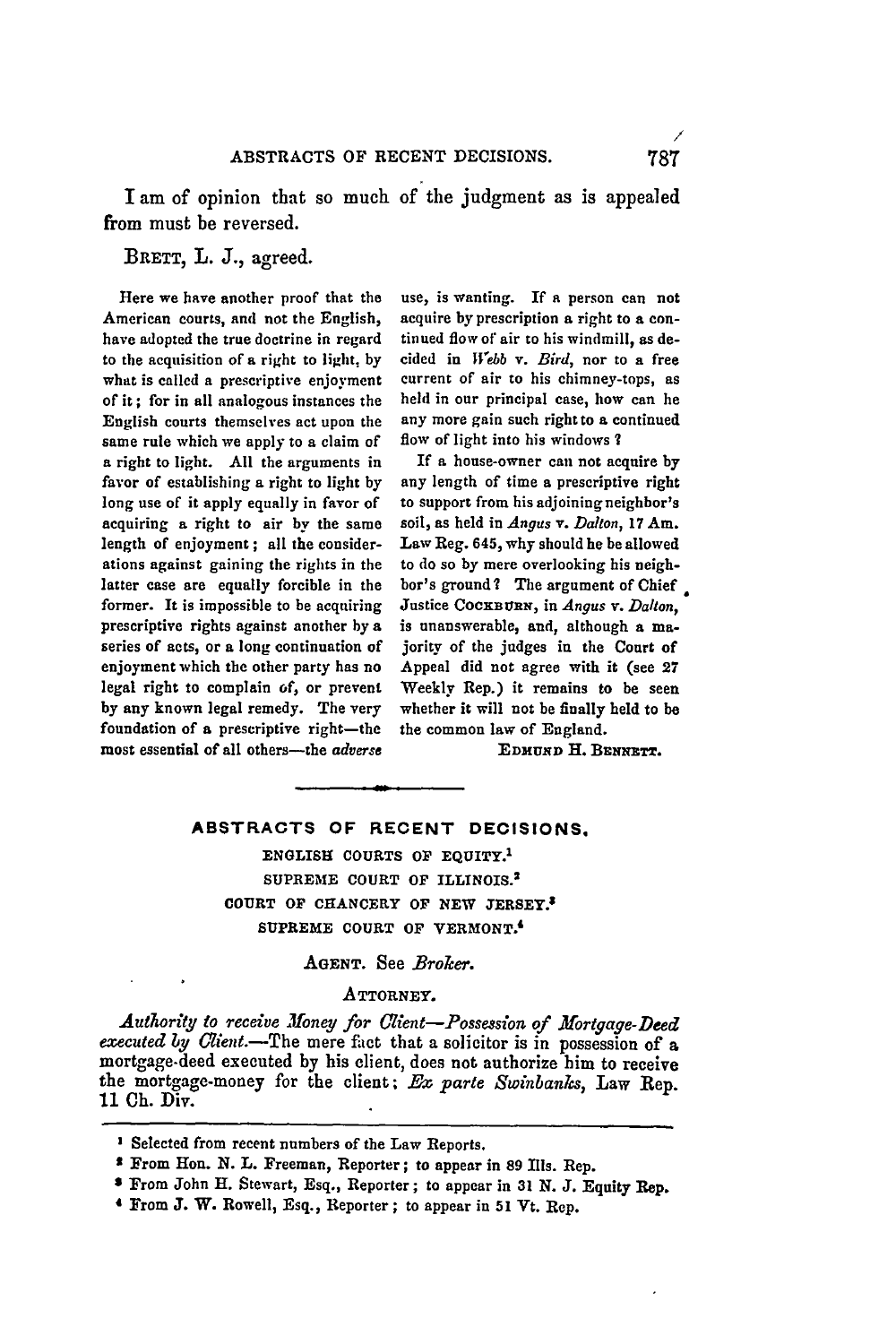If the client has not received the money, the mortgagee cannot maintain the validity of the mortgage-deed, **by** showing that he paid the money to the solicitor, unless he can show that the solicitor was expressly authorized **by** the client to receive **it:** *Id.*

*Viney* v. *Chaplin,* 2 DeG. & *J.* 468, followed. *Barker v. Greenwood,* 2Y. **& C.,** Ex. 414, distinguished: *Id.*

## **BANK AND BANKER.**

*Agent-Following Moneq-Priority.-A* banking company were employed as agents to collect money and to remit it to their employers. The bank received the money in cash, placed it with the other cash of the bank, and informed their employers that the money had been remitted; but before the money was actually remitted, the bank went into liquidation: *Held,* that the money was part of the general assets of the bank, and that the employers of the bank were not entitled to *'be* paid, in priority to the other creditors: *In re West of England and South Wales District Bank,* Law Rep. 11 Oh. Div.

*Pennell* v. *Deffel,* 4 D. M. **& G. 372,** considered **:** *Id.*

# **BROKER.**

*Finding a Purchaser-Specific Performance-Agent.--A person was* employed to **find** a **purchaser for a piece** of **property, the price to** be fixed **by the vendor.** Having **found a purchaser,** with **whom the** vendor agreed **as to** the **price;** *held,* **that the conduct of the agent having** been fair, no further duty was imposed upon him in the matter, by reason of such special, qualified agency: Hughes v. Young, 31 N. J. Eq.<br>The purchaser was to give a mortgage for part of the purchase-money.

He offered to pay the whole in cash, if desired. Held, that, under the circumstances, the fact of his insolvency would not avail as a defence **against specific performance : Id.** 

The buyer did not disclose the fact that he was, in fact, purchasing for another person. *Held*, that he was under no duty to disclose his principal: *Id.* 

## Сылв.

Power of Expulsion-Rights of Member-Misconduct-Injunction. -The committee of a club, being a quasi-judicial tribunal, are bound in proceeding under their rules against a member of the club for alleged misconduct, to act according to the ordinary rules of justice, and are not to convict him of an offence warranting his expulsion from the club, without giving him due notice of their intention to proceed against him and affording him an opportunity of defending or palliating his conduct; and the court will, at the instance of any member so proceeded against, restrain the committee **by** injunction from interfering with his rights of membership: *Fisher v. Keane,* Law Rep. 11 **Ch.** Div.

# CommON **CARRIER.** See *Stoppage in Transitu.*

*Limitation of Liability.-The* right of a carrier to limit its common. law liability by contract, if made fairly and advisedly on behalf of the shipper cannot be denied; but the mere fact that the bill of lading given, contains a clause exempting the carrier from the loss of goods by fire, cannot be held conclusive of such a contract: *Merchants' Desp. Trans. Go.* v. *Leysor,* **89** Ills.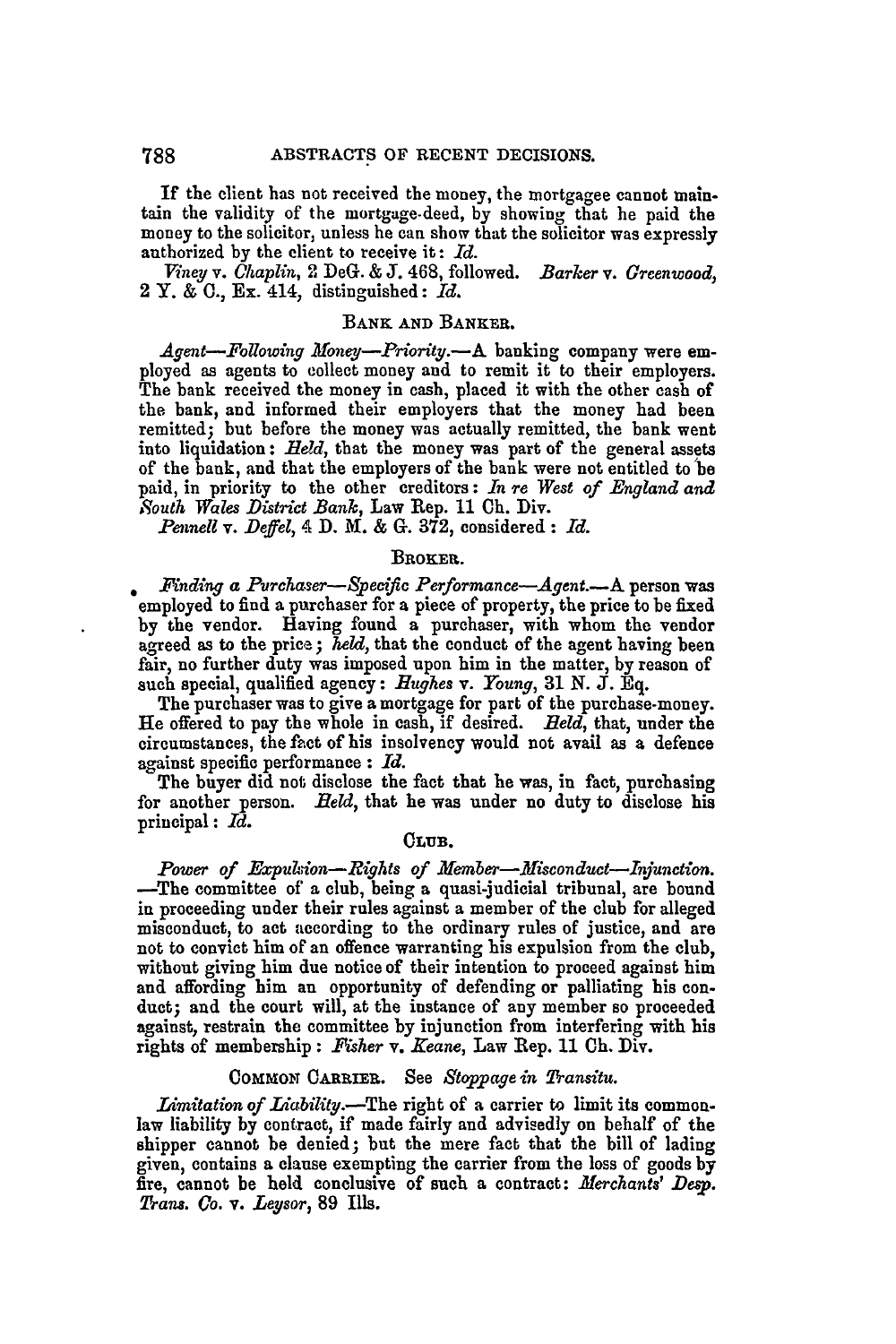# CORPORATION.

Liability of a Corporation in the Hands of Trustees.—Where a railroad is in the hands of trustees exercising the same function the cor-<br>poration is formed to exercise, and who were selected by the corporation as well as its bondholders, and are operating the road to earn money to be applied in payment of the debts of the corporation, the trustees will be regarded as the agents of the corporation, so far as relates to the transaction of business with third persons, and such persons may sue the corporation and recover damages in respect to transactions had with such trustees, and will not be compelled to sue the trustees: *Grand Tower Man~f. Co.* v. *Ullrman,* 89 Ills.

Garnishment of a Stockholder.-A stockholder in an incorporated company, who owes the company for unpaid stock, upon which a call has been made and notice given, is liable to be garnisheed on a judgment recovered against the company: *Meints v. East St. Louis Rail Iill Co.,* 89 Ills.

#### **DEED.**

*Rectification of in Equity-Mistake.-Relief* prayed **by** a bill to rec- tify a deed, whereby through the mutual mistake of the parties, a lot of land was conveyed instead of an adjoining one, can only be granted by transferring to such adjoining lot the encumbrances put on the for- mer **by** the parties: *Weston v. Wilson,* **31** *N.* **J. Eq.**

#### **DOWER.**

*Right as against Heir taking by Deed-Measure of Value where Improvements* made.-There is no difference in the legal effect of a con- veyance to a stranger for a valuable consideration and one to a child for a good consideration, as regards the right of the grantor's widow to dower in the premises conveyed. In assessing the value of her dower, in such case, she will be confined to the improvements on the land, at the time of the conveyance, although after the conveyance, the grantor may have erected a house on the premises with his own means: *Stookey v. Stookey,* 89 Ills. **EQUITY. See** *Deed.*

*Practice-Cross-Bill.-A* cross-bill is not necessary in a suit between partners, wherein the complainant seeks a dissolution and an account from the defendant, to enable the latter to get an account from the for. mer, or to obtain relief against fraudulent practices of the complainant in giving the note of the firm without consideration, for his own benefit, and in buying up the paper of the concern at a discount, for his advan**tage,** with a view. to obtaining the full amount thereof out of the assets of the firm. Such a bill will not be sustained on demurrer: *Johnson v. Buttler,* 31 *N.* **J. Eq.**

# **EXECUTOR AND ADMINISTRATOR.** See *Sale.*

*Trustee Process Summoning Administrator.-An* administrator holding money, proceeds of a settled estate, is chargeable as trustee of one entitled thereto in distribution of such proceeds, on trustee process sum-<br>moning him in his personal and not in his representative capacity: Hoyt *T. Christie,* **51** Vt.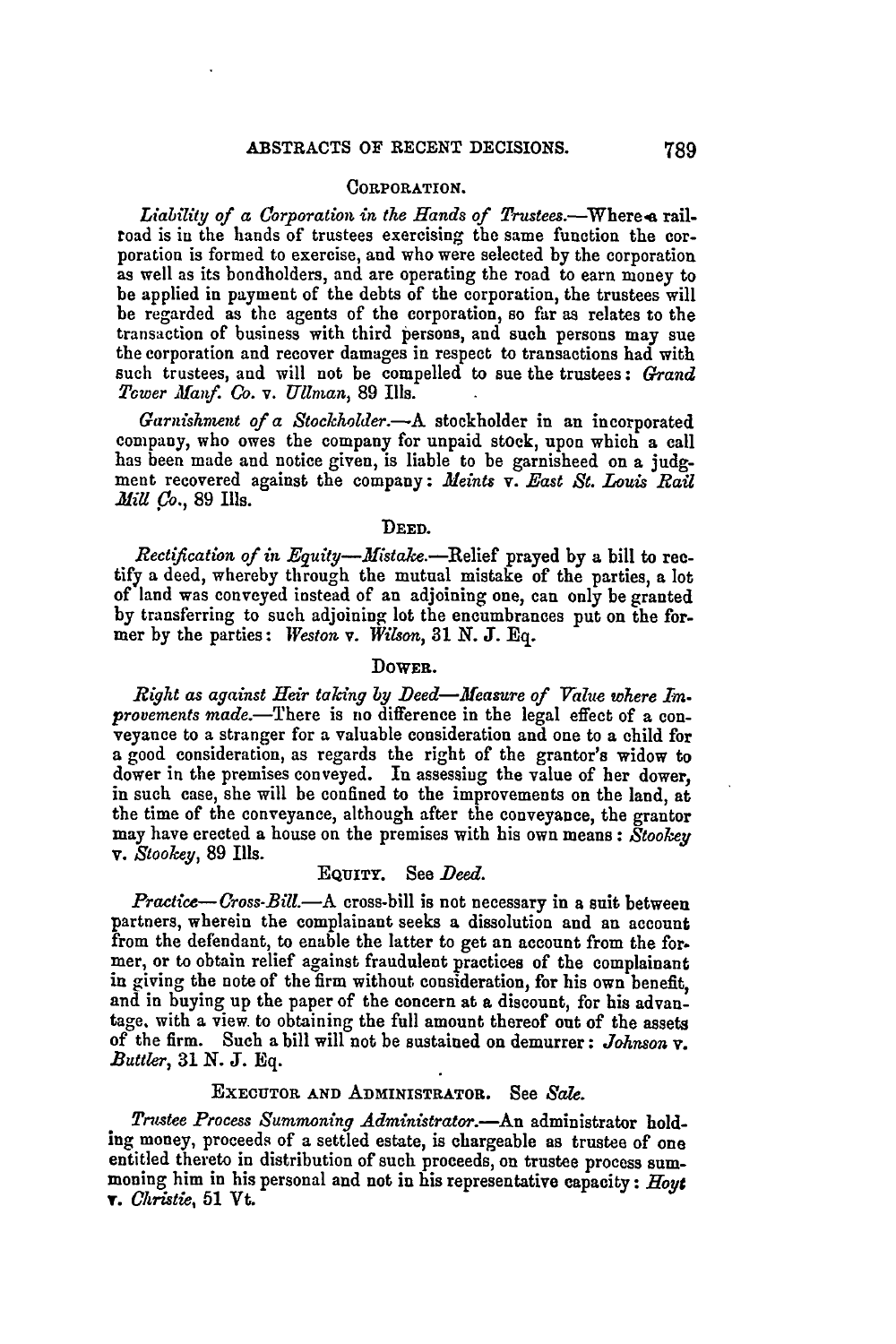### **GUARANTY.**

Absolute undertaking-Surety.-B. sold certain property to W., taking W.'s notes therefor, signed **by** W. and by H. as surety, agreeing that if W. should sell the property, the indebtedness might be transferred to his purchasers. W. sold the property to L. and **E.,** they agreeing to assume his indebtedness. B. met the parties pursuant to a notice from **S.** W., who acted in that matter as agent for W., and was asked to transfer the debt. He suggested that as it would take some time to compute the notes, it would be as well for **L.** and **E.** to assume the debt by writing on the notes themselves, to which all assented, whereupon L. and E. wrote on the back of each note, " We hereby assume and agree to pay this note," and dated and signed the same. **S.** W. then understood that L. and E. had assumed the debt absolutely, and that the signers of the notes were relieved from further liability. B., when afterwards inquired of by the defendants, said, in effect, that the defendants need have no concern, as the debt was that of other parties. *Held,* that the undertaking of L. and **E.** was absolute; and that as the contract to substitute the indebtedness of **]L.** and **E.** for that of H. and W. was executed in a manner satisfactory to B., H. and W. were relieved from all liability on account of the original indebtedness: *Nelson v. Wells,* **51** Vt.

# **HUSBAND AND WIFE.**

*Wife's Chose in Action-Reduction into Possession-Receipt by Agent of Husband and Wife.-The* receipt by an agent, appointed **by** husband and wife, of money forming part of the estate of an intestate of which the wife is administratrix, amounts to a reduction into possession by the husband of the wife's distributive share of the money. *Huntley v. Griffith,* F. Moore 452; Goldsborough **159,** followed: *In re Barber,* Law Rep. **11 Oh.** Div.

### **INPANT.**

*Contract-Fraudulent Representations.-Plaintiff,* falsely representing himself to be of full age, bought a wagon of defendant, paying part of the purchase-money, and giving his promissory note secured by a lien on the wagon for the remainder. After plaintiff had used the wagon until the use he had had of it was worth more than what he had paid, and until it had depreciated by more than a like sum, he made default in payment, whereupon defendant took the wagon under his lien, and sold it at auction. Plaintiff thereupon brought assumpsit for the money he had paid. *Held*, that as defendant retook the wagon, plaintiff was relieved of the duty of returning it or rescinding the contract, and might recover, notwithstanding the depreciation and the value of the use of the wagon; **and** that it made no difference that plaintiff falsely represented himself of age, as such a representation could add nothing to the obligation of the contract: *Whitcomb* v. *Joslyn,* **51** Vt.

### **INSURANCE.**

*Proposal for Policy on* Life-Concealment.-In a proposal **by** M. to an assurance office for an assurance on his life, in answer to the question, " Has a proposal ever been made on your life at any other office or offices? If so, where? Was it accepted at the ordinary premium, or at an increased premium, or declined ?" his answer was, "Insured now

 $\ddot{\phantom{0}}$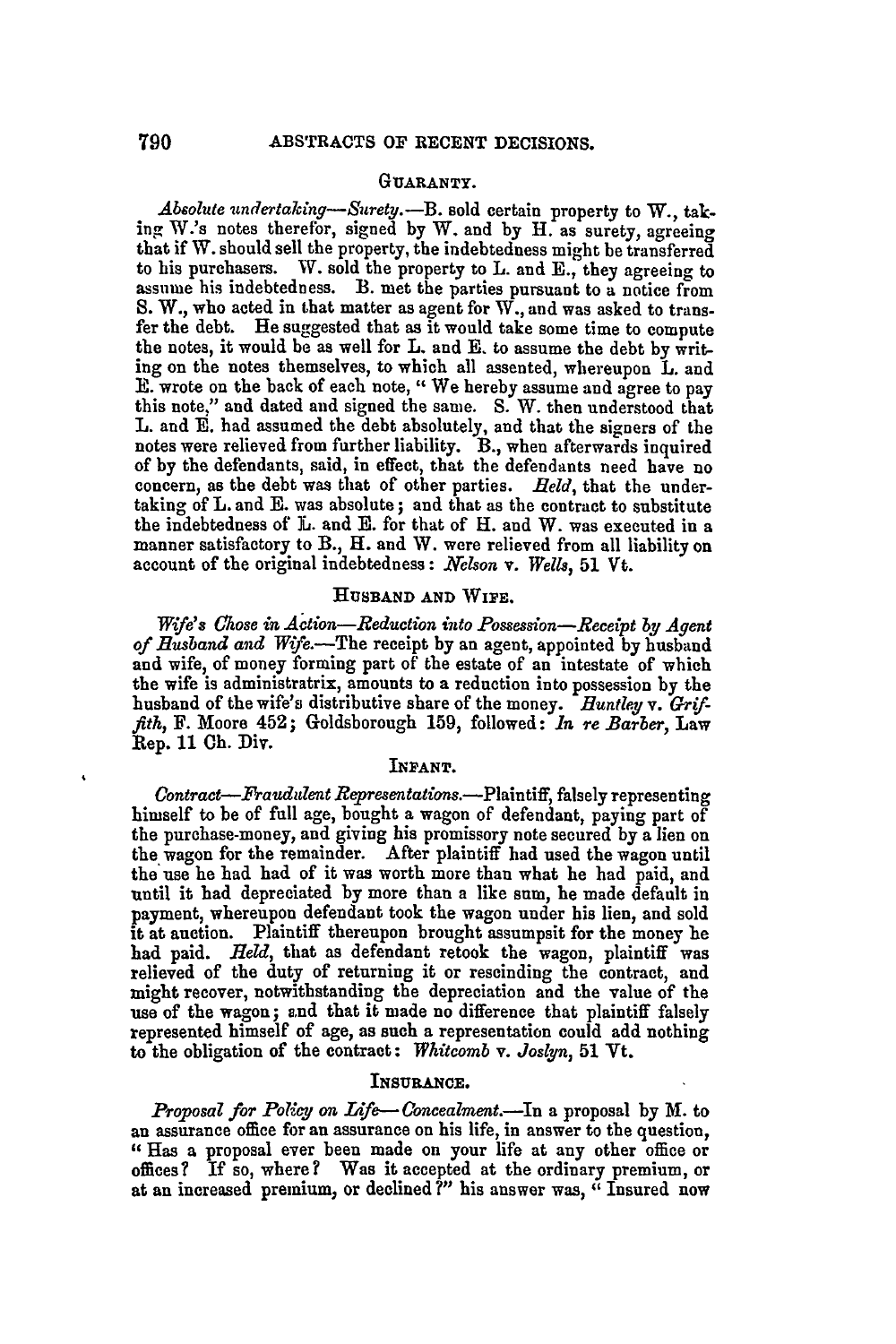in two offices for 16,000l. at ordinary rates. Policies effected last year." The proposal was accepted, but the office having subsequently ascertained that the life of M. had been declined by several offices: *Held*, that there had been a material concealment, and that the office was entitled to have the contract set aside. *London Assurance v. Mansel,* Law Rep. 11 **Ch.** Div.

# **LEGAL REPRESENTATIVES.**

*Term defined* -The term "legal representatives," in its strict and literal acceptation, means executors or administrators, but it is frequently used in a different sense, even in statutes, as well as in wills, deeds, contracts, **&c.,** and, therefore, the question of intention is to be considered in its construction---not gathered solely from the instrument itself, but, in part from concomitant circumstances, and the existing state of things, and the relative situation of the parties to be affected by it: *Bowman v. Long,* 89 Ills.

## LI.MITATIONS, **STATUTE OF.**

*Evidence-Burden, of Proof.-In* debt on judgment of a court of another state rendered more than eight years before action brought, defendant gave notice of reliance on the Statute of Limitations, and on the fact that during more than eight years of that time he had resided in this state and had known attachable property therein. *Held,* that the allegation as to residence and the possession of property was surplusage as part of the defence, and needed not to be proved **;** and that the burden was on plaintiff to prove whatever he relied on to show that the statute had not run: *Capen v. Woodrow*, 51 Vt.

# SALE. See *Stoppage in Transitu.*

*Executor's Sale- Caveat Emptor.-In* the absence of actual fraud on the part of an executor to induce the purchase of land of his testator, the rule of *caveat emptor* applies in all its strictness. The general rule is, that in such sales a purchaser taking no covenants to cover defects in title, is absolutely without relief, unless a fraud has been practised upon him, sufficient to vitiate the contract: *Bond v. Ramsey,* 89 Ills.

# **SHERIFF'S SALE.**

*f requirements subtantially complied with Purchaser will take Title.-* Where the proceedings of an officer on an execution are in substantial compliance with the law, and operate by their legal force, unaided by any consent of the judgment-debtor, to transfer to the purchaser the title of the property sold thereunder, the sale though somewhat informal and defective, is a good sheriff's sale, and will protect the purchaser in his right to the property without a change of possession: *Fitzpatrick* v. *Peabody,* 51 Vt.

# SPECIFIC PERFORMANCE. See *Broker.*

# **STOPPAGE IN TRANSITU.**

*End of Transit-Delivery to Purchaser- Contract to deliver Good8 free on board Ship to be named by Purchaser.*—Delivery of goods by the vendor to a carrier, even though the carrier be nominated and hired **by** the purchaser, is only constructive, not actual delivery to the **pur-**